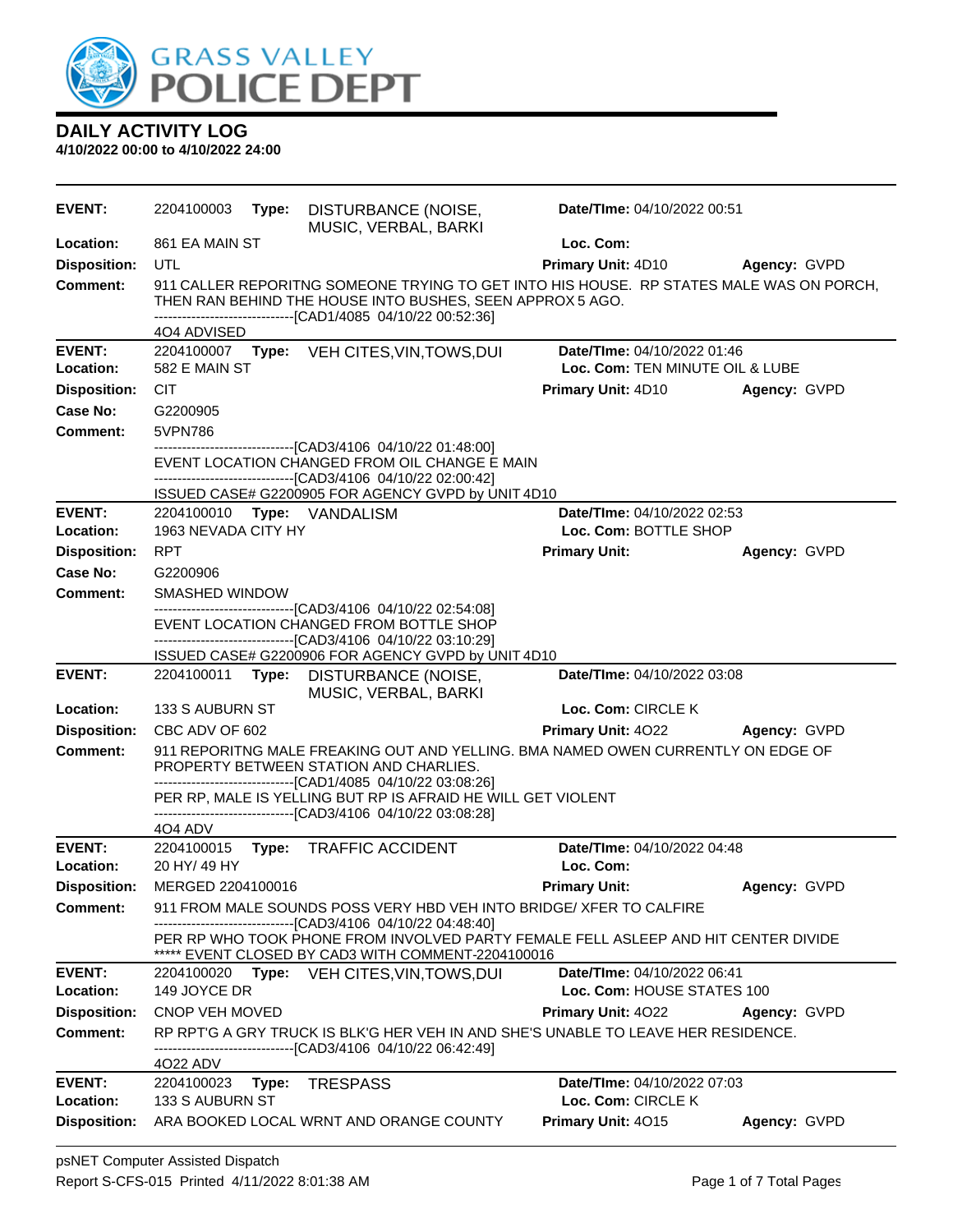

| <b>Comment:</b><br>EMPLOYEE REQ SUBJ BE REMOVED FROM PROPERTY. WFA LSW BLK JACKET, PINK SWEATER. RP ADV XRA<br>REFUSING TO LEAVE.<br>--------------------------------[CAD1/3675 04/10/22 07:33:25]<br>ISSUED CASE# G2200907 FOR AGENCY GVPD by UNIT 4O15<br>Date/TIme: 04/10/2022 08:47<br><b>EVENT:</b><br>2204100029 Type: SUBJECT STOP<br>111 W MCKNIGHT WY<br>Loc. Com:<br>Location:<br><b>Disposition:</b><br>CBC ADVISED OF PANHANDLNG<br>Primary Unit: 4020<br>Agency: GVPD<br><b>Comment:</b><br><b>PARKING LOT</b><br>-------------------------------[CAD1/3675_04/10/22_08:47:32]<br>EVENT LOCATION CHANGED FROM 111 W MCKNIGHT<br><b>EVENT:</b><br>Date/TIme: 04/10/2022 09:03<br>2204100033<br>Type: SUBJECT STOP<br><b>Disposition:</b><br>CNC <sub>98</sub> T<br>Primary Unit: 4020<br>Agency: GVPD<br><b>Comment:</b><br><b>EVENT:</b><br>2204100036<br>Date/TIme: 04/10/2022 09:35<br>Type:<br>DISTURBANCE (NOISE,<br>MUSIC, VERBAL, BARKI<br>Loc. Com: PROSPERITY LANES<br>Location:<br>420 HENDERSON ST<br><b>Disposition:</b><br>RPT BOLO ISSUED FOR MALE HALF<br>Primary Unit: 405<br>Agency: GVPD<br>Case No:<br>G2200908<br>911 RPT'G WHEN SHE WENT OUTSIDE SHE HEARD A FEMALE SCREAMING OUTSIDE. RP STATES THERE IS A<br>Comment:<br>WHI VAN NO PLTS PARKED CLOSE TO THE HENDERSON SIDE OF THE PARKING LOT. RP STATES A MALE<br>APPROACHED THE VAN AND SOMEONE INSIDE WAS TRYING TO HOLD THE DOOR SHUT. RP STATES THAT<br>MALE WALKED AWAY ANOTHER MALE CAME OUT OF THE VAN AND STARTED YELLING AT THE MALE AS HE<br>WAS WALKING AWAY.<br>--------------------------------[CAD1/3675 04/10/22 10:01:51]<br>ISSUED CASE# G2200908 FOR AGENCY GVPD by UNIT 4O5<br>--------------------------------[CAD1/3675 04/10/22 14:05:06]<br>EPO GRANTED UNSERVED FCN/3702210000219<br><b>EVENT:</b><br>Date/TIme: 04/10/2022 10:13<br>2204100040<br>Type:<br><b>SUSPICIOUS CIRCUMSTANCE</b><br>(VEHICLE, PERSON<br>RACE ST/CLARK ST<br>Location:<br>Loc. Com: MEMORIAL PARK<br><b>Disposition:</b><br>CBC SUBJ C4<br>Primary Unit: 4015<br>Agency: GVPD<br><b>Comment:</b><br>RP RPTG XRAY WALKING UP RACE TWD CLARK FORM THE MEMORIAL PARK POOL WITH A SCREWDRIVER<br>BEHIND HER BACK. RP THINKS XRAY MAY TRY TO HURT HERSELF OR SOMEONE ELSE. XRAY IS TALKING TO<br>HERSELF.<br>WFA DRK BRO HAIR LSW BLK SWEATSHIRT, GRN PANTS, PINK LACE TUTU<br>JUST WALKED DOWN SIDE STREET BY BOWLING ALLEY<br><b>EVENT:</b><br>2204100045<br><b>TRAFFIC ACCIDENT</b><br>Date/TIme: 04/10/2022 10:36<br>Type:<br>Location:<br>Loc. Com:<br>344 PLEASANT ST # A<br>Primary Unit: 4015<br><b>Disposition:</b><br><b>RPT RPT TAKEN</b><br>Agency: GVPD<br>Case No:<br>G2200909<br><b>Comment:</b><br>RP RPTG 20002 OCC'D 5-10 AGO. SU VEH IS A BLK PICKUP WITH WASHER AND DRYER BACKED INTO THE<br>SIDE OF HIS VEH AND LEFT NORTH<br>-------------------------------[CAD3/4074 04/10/22 10:37:07]<br>VI VEH IS A 2006 RED TOYT COROLLA<br>----------------------------------[CAD1/3675 04/10/22 10:52:12]<br>ISSUED CASE# G2200909 FOR AGENCY GVPD by UNIT 4015<br><b>EVENT:</b><br>Type: VEH CITES, VIN, TOWS, DUI<br>Date/TIme: 04/10/2022 11:00<br>2204100048<br>Loc. Com: SAVE MART<br>Location:<br>2054 NEVADA CITY HIGHWAY<br><b>Disposition:</b><br><b>HBD</b><br><b>Primary Unit:</b><br>Agency: GVPD | Case No: | G2200907 |  |  |  |  |
|--------------------------------------------------------------------------------------------------------------------------------------------------------------------------------------------------------------------------------------------------------------------------------------------------------------------------------------------------------------------------------------------------------------------------------------------------------------------------------------------------------------------------------------------------------------------------------------------------------------------------------------------------------------------------------------------------------------------------------------------------------------------------------------------------------------------------------------------------------------------------------------------------------------------------------------------------------------------------------------------------------------------------------------------------------------------------------------------------------------------------------------------------------------------------------------------------------------------------------------------------------------------------------------------------------------------------------------------------------------------------------------------------------------------------------------------------------------------------------------------------------------------------------------------------------------------------------------------------------------------------------------------------------------------------------------------------------------------------------------------------------------------------------------------------------------------------------------------------------------------------------------------------------------------------------------------------------------------------------------------------------------------------------------------------------------------------------------------------------------------------------------------------------------------------------------------------------------------------------------------------------------------------------------------------------------------------------------------------------------------------------------------------------------------------------------------------------------------------------------------------------------------------------------------------------------------------------------------------------------------------------------------------------------------------------------------------------------------------------------------------------------------------------------------------------------------------------------------------------------------------------------------------------------------------------------------------------------------------------------------------------------------------------------------------------------------------------------------------------------------------------------------------------------------------------------------------------------------------------------------------------------------------------------------------------------|----------|----------|--|--|--|--|
|                                                                                                                                                                                                                                                                                                                                                                                                                                                                                                                                                                                                                                                                                                                                                                                                                                                                                                                                                                                                                                                                                                                                                                                                                                                                                                                                                                                                                                                                                                                                                                                                                                                                                                                                                                                                                                                                                                                                                                                                                                                                                                                                                                                                                                                                                                                                                                                                                                                                                                                                                                                                                                                                                                                                                                                                                                                                                                                                                                                                                                                                                                                                                                                                                                                                                                              |          |          |  |  |  |  |
|                                                                                                                                                                                                                                                                                                                                                                                                                                                                                                                                                                                                                                                                                                                                                                                                                                                                                                                                                                                                                                                                                                                                                                                                                                                                                                                                                                                                                                                                                                                                                                                                                                                                                                                                                                                                                                                                                                                                                                                                                                                                                                                                                                                                                                                                                                                                                                                                                                                                                                                                                                                                                                                                                                                                                                                                                                                                                                                                                                                                                                                                                                                                                                                                                                                                                                              |          |          |  |  |  |  |
|                                                                                                                                                                                                                                                                                                                                                                                                                                                                                                                                                                                                                                                                                                                                                                                                                                                                                                                                                                                                                                                                                                                                                                                                                                                                                                                                                                                                                                                                                                                                                                                                                                                                                                                                                                                                                                                                                                                                                                                                                                                                                                                                                                                                                                                                                                                                                                                                                                                                                                                                                                                                                                                                                                                                                                                                                                                                                                                                                                                                                                                                                                                                                                                                                                                                                                              |          |          |  |  |  |  |
|                                                                                                                                                                                                                                                                                                                                                                                                                                                                                                                                                                                                                                                                                                                                                                                                                                                                                                                                                                                                                                                                                                                                                                                                                                                                                                                                                                                                                                                                                                                                                                                                                                                                                                                                                                                                                                                                                                                                                                                                                                                                                                                                                                                                                                                                                                                                                                                                                                                                                                                                                                                                                                                                                                                                                                                                                                                                                                                                                                                                                                                                                                                                                                                                                                                                                                              |          |          |  |  |  |  |
|                                                                                                                                                                                                                                                                                                                                                                                                                                                                                                                                                                                                                                                                                                                                                                                                                                                                                                                                                                                                                                                                                                                                                                                                                                                                                                                                                                                                                                                                                                                                                                                                                                                                                                                                                                                                                                                                                                                                                                                                                                                                                                                                                                                                                                                                                                                                                                                                                                                                                                                                                                                                                                                                                                                                                                                                                                                                                                                                                                                                                                                                                                                                                                                                                                                                                                              |          |          |  |  |  |  |
|                                                                                                                                                                                                                                                                                                                                                                                                                                                                                                                                                                                                                                                                                                                                                                                                                                                                                                                                                                                                                                                                                                                                                                                                                                                                                                                                                                                                                                                                                                                                                                                                                                                                                                                                                                                                                                                                                                                                                                                                                                                                                                                                                                                                                                                                                                                                                                                                                                                                                                                                                                                                                                                                                                                                                                                                                                                                                                                                                                                                                                                                                                                                                                                                                                                                                                              |          |          |  |  |  |  |
|                                                                                                                                                                                                                                                                                                                                                                                                                                                                                                                                                                                                                                                                                                                                                                                                                                                                                                                                                                                                                                                                                                                                                                                                                                                                                                                                                                                                                                                                                                                                                                                                                                                                                                                                                                                                                                                                                                                                                                                                                                                                                                                                                                                                                                                                                                                                                                                                                                                                                                                                                                                                                                                                                                                                                                                                                                                                                                                                                                                                                                                                                                                                                                                                                                                                                                              |          |          |  |  |  |  |
|                                                                                                                                                                                                                                                                                                                                                                                                                                                                                                                                                                                                                                                                                                                                                                                                                                                                                                                                                                                                                                                                                                                                                                                                                                                                                                                                                                                                                                                                                                                                                                                                                                                                                                                                                                                                                                                                                                                                                                                                                                                                                                                                                                                                                                                                                                                                                                                                                                                                                                                                                                                                                                                                                                                                                                                                                                                                                                                                                                                                                                                                                                                                                                                                                                                                                                              |          |          |  |  |  |  |
|                                                                                                                                                                                                                                                                                                                                                                                                                                                                                                                                                                                                                                                                                                                                                                                                                                                                                                                                                                                                                                                                                                                                                                                                                                                                                                                                                                                                                                                                                                                                                                                                                                                                                                                                                                                                                                                                                                                                                                                                                                                                                                                                                                                                                                                                                                                                                                                                                                                                                                                                                                                                                                                                                                                                                                                                                                                                                                                                                                                                                                                                                                                                                                                                                                                                                                              |          |          |  |  |  |  |
|                                                                                                                                                                                                                                                                                                                                                                                                                                                                                                                                                                                                                                                                                                                                                                                                                                                                                                                                                                                                                                                                                                                                                                                                                                                                                                                                                                                                                                                                                                                                                                                                                                                                                                                                                                                                                                                                                                                                                                                                                                                                                                                                                                                                                                                                                                                                                                                                                                                                                                                                                                                                                                                                                                                                                                                                                                                                                                                                                                                                                                                                                                                                                                                                                                                                                                              |          |          |  |  |  |  |
|                                                                                                                                                                                                                                                                                                                                                                                                                                                                                                                                                                                                                                                                                                                                                                                                                                                                                                                                                                                                                                                                                                                                                                                                                                                                                                                                                                                                                                                                                                                                                                                                                                                                                                                                                                                                                                                                                                                                                                                                                                                                                                                                                                                                                                                                                                                                                                                                                                                                                                                                                                                                                                                                                                                                                                                                                                                                                                                                                                                                                                                                                                                                                                                                                                                                                                              |          |          |  |  |  |  |
|                                                                                                                                                                                                                                                                                                                                                                                                                                                                                                                                                                                                                                                                                                                                                                                                                                                                                                                                                                                                                                                                                                                                                                                                                                                                                                                                                                                                                                                                                                                                                                                                                                                                                                                                                                                                                                                                                                                                                                                                                                                                                                                                                                                                                                                                                                                                                                                                                                                                                                                                                                                                                                                                                                                                                                                                                                                                                                                                                                                                                                                                                                                                                                                                                                                                                                              |          |          |  |  |  |  |
|                                                                                                                                                                                                                                                                                                                                                                                                                                                                                                                                                                                                                                                                                                                                                                                                                                                                                                                                                                                                                                                                                                                                                                                                                                                                                                                                                                                                                                                                                                                                                                                                                                                                                                                                                                                                                                                                                                                                                                                                                                                                                                                                                                                                                                                                                                                                                                                                                                                                                                                                                                                                                                                                                                                                                                                                                                                                                                                                                                                                                                                                                                                                                                                                                                                                                                              |          |          |  |  |  |  |
|                                                                                                                                                                                                                                                                                                                                                                                                                                                                                                                                                                                                                                                                                                                                                                                                                                                                                                                                                                                                                                                                                                                                                                                                                                                                                                                                                                                                                                                                                                                                                                                                                                                                                                                                                                                                                                                                                                                                                                                                                                                                                                                                                                                                                                                                                                                                                                                                                                                                                                                                                                                                                                                                                                                                                                                                                                                                                                                                                                                                                                                                                                                                                                                                                                                                                                              |          |          |  |  |  |  |
|                                                                                                                                                                                                                                                                                                                                                                                                                                                                                                                                                                                                                                                                                                                                                                                                                                                                                                                                                                                                                                                                                                                                                                                                                                                                                                                                                                                                                                                                                                                                                                                                                                                                                                                                                                                                                                                                                                                                                                                                                                                                                                                                                                                                                                                                                                                                                                                                                                                                                                                                                                                                                                                                                                                                                                                                                                                                                                                                                                                                                                                                                                                                                                                                                                                                                                              |          |          |  |  |  |  |
|                                                                                                                                                                                                                                                                                                                                                                                                                                                                                                                                                                                                                                                                                                                                                                                                                                                                                                                                                                                                                                                                                                                                                                                                                                                                                                                                                                                                                                                                                                                                                                                                                                                                                                                                                                                                                                                                                                                                                                                                                                                                                                                                                                                                                                                                                                                                                                                                                                                                                                                                                                                                                                                                                                                                                                                                                                                                                                                                                                                                                                                                                                                                                                                                                                                                                                              |          |          |  |  |  |  |
|                                                                                                                                                                                                                                                                                                                                                                                                                                                                                                                                                                                                                                                                                                                                                                                                                                                                                                                                                                                                                                                                                                                                                                                                                                                                                                                                                                                                                                                                                                                                                                                                                                                                                                                                                                                                                                                                                                                                                                                                                                                                                                                                                                                                                                                                                                                                                                                                                                                                                                                                                                                                                                                                                                                                                                                                                                                                                                                                                                                                                                                                                                                                                                                                                                                                                                              |          |          |  |  |  |  |
|                                                                                                                                                                                                                                                                                                                                                                                                                                                                                                                                                                                                                                                                                                                                                                                                                                                                                                                                                                                                                                                                                                                                                                                                                                                                                                                                                                                                                                                                                                                                                                                                                                                                                                                                                                                                                                                                                                                                                                                                                                                                                                                                                                                                                                                                                                                                                                                                                                                                                                                                                                                                                                                                                                                                                                                                                                                                                                                                                                                                                                                                                                                                                                                                                                                                                                              |          |          |  |  |  |  |
|                                                                                                                                                                                                                                                                                                                                                                                                                                                                                                                                                                                                                                                                                                                                                                                                                                                                                                                                                                                                                                                                                                                                                                                                                                                                                                                                                                                                                                                                                                                                                                                                                                                                                                                                                                                                                                                                                                                                                                                                                                                                                                                                                                                                                                                                                                                                                                                                                                                                                                                                                                                                                                                                                                                                                                                                                                                                                                                                                                                                                                                                                                                                                                                                                                                                                                              |          |          |  |  |  |  |
|                                                                                                                                                                                                                                                                                                                                                                                                                                                                                                                                                                                                                                                                                                                                                                                                                                                                                                                                                                                                                                                                                                                                                                                                                                                                                                                                                                                                                                                                                                                                                                                                                                                                                                                                                                                                                                                                                                                                                                                                                                                                                                                                                                                                                                                                                                                                                                                                                                                                                                                                                                                                                                                                                                                                                                                                                                                                                                                                                                                                                                                                                                                                                                                                                                                                                                              |          |          |  |  |  |  |
|                                                                                                                                                                                                                                                                                                                                                                                                                                                                                                                                                                                                                                                                                                                                                                                                                                                                                                                                                                                                                                                                                                                                                                                                                                                                                                                                                                                                                                                                                                                                                                                                                                                                                                                                                                                                                                                                                                                                                                                                                                                                                                                                                                                                                                                                                                                                                                                                                                                                                                                                                                                                                                                                                                                                                                                                                                                                                                                                                                                                                                                                                                                                                                                                                                                                                                              |          |          |  |  |  |  |
|                                                                                                                                                                                                                                                                                                                                                                                                                                                                                                                                                                                                                                                                                                                                                                                                                                                                                                                                                                                                                                                                                                                                                                                                                                                                                                                                                                                                                                                                                                                                                                                                                                                                                                                                                                                                                                                                                                                                                                                                                                                                                                                                                                                                                                                                                                                                                                                                                                                                                                                                                                                                                                                                                                                                                                                                                                                                                                                                                                                                                                                                                                                                                                                                                                                                                                              |          |          |  |  |  |  |
|                                                                                                                                                                                                                                                                                                                                                                                                                                                                                                                                                                                                                                                                                                                                                                                                                                                                                                                                                                                                                                                                                                                                                                                                                                                                                                                                                                                                                                                                                                                                                                                                                                                                                                                                                                                                                                                                                                                                                                                                                                                                                                                                                                                                                                                                                                                                                                                                                                                                                                                                                                                                                                                                                                                                                                                                                                                                                                                                                                                                                                                                                                                                                                                                                                                                                                              |          |          |  |  |  |  |
|                                                                                                                                                                                                                                                                                                                                                                                                                                                                                                                                                                                                                                                                                                                                                                                                                                                                                                                                                                                                                                                                                                                                                                                                                                                                                                                                                                                                                                                                                                                                                                                                                                                                                                                                                                                                                                                                                                                                                                                                                                                                                                                                                                                                                                                                                                                                                                                                                                                                                                                                                                                                                                                                                                                                                                                                                                                                                                                                                                                                                                                                                                                                                                                                                                                                                                              |          |          |  |  |  |  |
|                                                                                                                                                                                                                                                                                                                                                                                                                                                                                                                                                                                                                                                                                                                                                                                                                                                                                                                                                                                                                                                                                                                                                                                                                                                                                                                                                                                                                                                                                                                                                                                                                                                                                                                                                                                                                                                                                                                                                                                                                                                                                                                                                                                                                                                                                                                                                                                                                                                                                                                                                                                                                                                                                                                                                                                                                                                                                                                                                                                                                                                                                                                                                                                                                                                                                                              |          |          |  |  |  |  |
|                                                                                                                                                                                                                                                                                                                                                                                                                                                                                                                                                                                                                                                                                                                                                                                                                                                                                                                                                                                                                                                                                                                                                                                                                                                                                                                                                                                                                                                                                                                                                                                                                                                                                                                                                                                                                                                                                                                                                                                                                                                                                                                                                                                                                                                                                                                                                                                                                                                                                                                                                                                                                                                                                                                                                                                                                                                                                                                                                                                                                                                                                                                                                                                                                                                                                                              |          |          |  |  |  |  |
|                                                                                                                                                                                                                                                                                                                                                                                                                                                                                                                                                                                                                                                                                                                                                                                                                                                                                                                                                                                                                                                                                                                                                                                                                                                                                                                                                                                                                                                                                                                                                                                                                                                                                                                                                                                                                                                                                                                                                                                                                                                                                                                                                                                                                                                                                                                                                                                                                                                                                                                                                                                                                                                                                                                                                                                                                                                                                                                                                                                                                                                                                                                                                                                                                                                                                                              |          |          |  |  |  |  |
|                                                                                                                                                                                                                                                                                                                                                                                                                                                                                                                                                                                                                                                                                                                                                                                                                                                                                                                                                                                                                                                                                                                                                                                                                                                                                                                                                                                                                                                                                                                                                                                                                                                                                                                                                                                                                                                                                                                                                                                                                                                                                                                                                                                                                                                                                                                                                                                                                                                                                                                                                                                                                                                                                                                                                                                                                                                                                                                                                                                                                                                                                                                                                                                                                                                                                                              |          |          |  |  |  |  |
|                                                                                                                                                                                                                                                                                                                                                                                                                                                                                                                                                                                                                                                                                                                                                                                                                                                                                                                                                                                                                                                                                                                                                                                                                                                                                                                                                                                                                                                                                                                                                                                                                                                                                                                                                                                                                                                                                                                                                                                                                                                                                                                                                                                                                                                                                                                                                                                                                                                                                                                                                                                                                                                                                                                                                                                                                                                                                                                                                                                                                                                                                                                                                                                                                                                                                                              |          |          |  |  |  |  |
|                                                                                                                                                                                                                                                                                                                                                                                                                                                                                                                                                                                                                                                                                                                                                                                                                                                                                                                                                                                                                                                                                                                                                                                                                                                                                                                                                                                                                                                                                                                                                                                                                                                                                                                                                                                                                                                                                                                                                                                                                                                                                                                                                                                                                                                                                                                                                                                                                                                                                                                                                                                                                                                                                                                                                                                                                                                                                                                                                                                                                                                                                                                                                                                                                                                                                                              |          |          |  |  |  |  |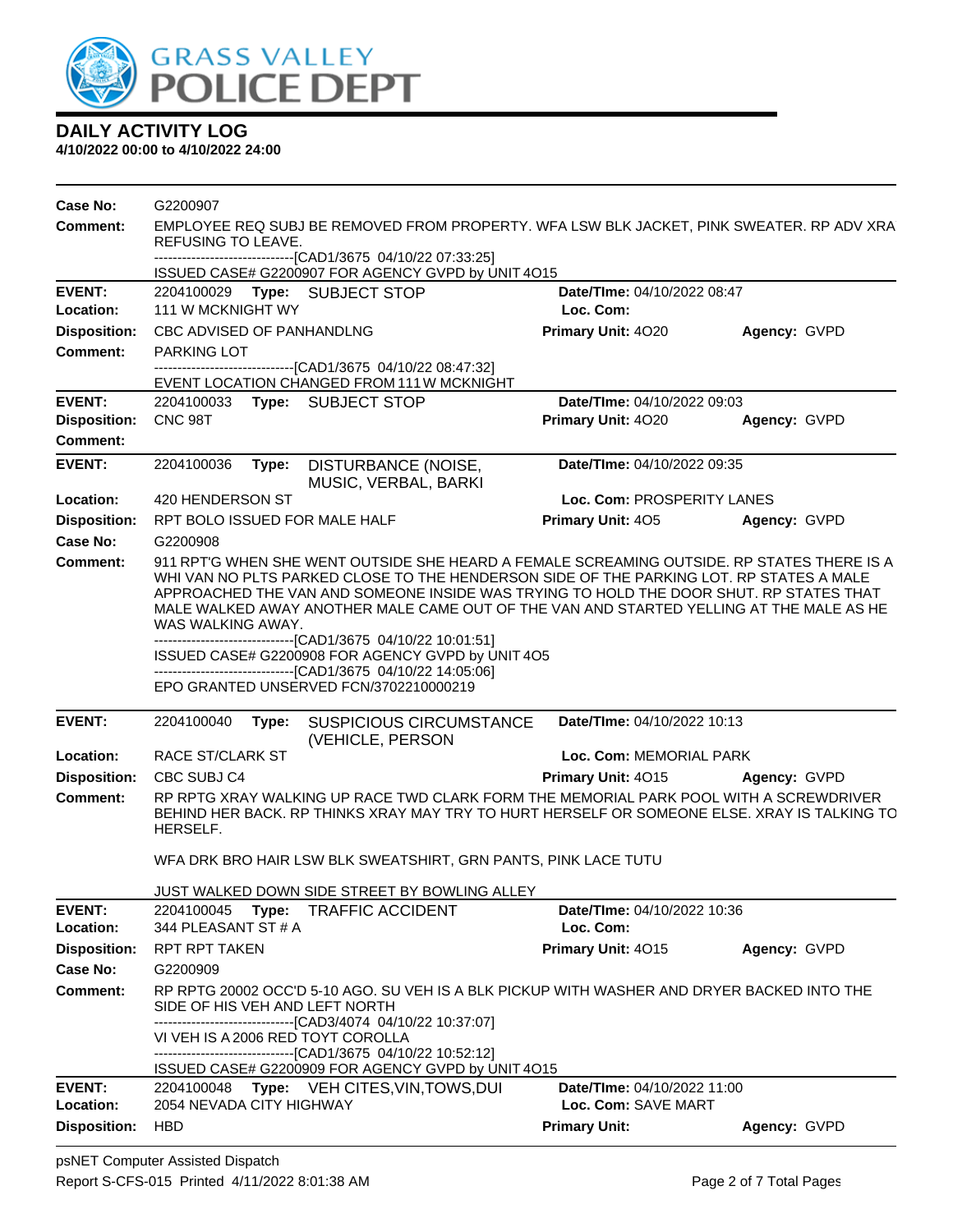

| Comment:            | THEM DIRECTLY.                                                                                                                                                                                                                                                                     |       | 911 RPT'G SHE HAS LOCKED HER KEYS IN HER VEH, RP THOUGHT SHE HAD CALLED AAA. RP WILL CALL                             |                                     |              |  |
|---------------------|------------------------------------------------------------------------------------------------------------------------------------------------------------------------------------------------------------------------------------------------------------------------------------|-------|-----------------------------------------------------------------------------------------------------------------------|-------------------------------------|--------------|--|
| <b>EVENT:</b>       | 2204100054 Type:                                                                                                                                                                                                                                                                   |       | 911 UNKNOWN<br>(HANGUPS, ABAN'S)                                                                                      | Date/TIme: 04/10/2022 11:33         |              |  |
| Location:           | 396 DORSEY DR                                                                                                                                                                                                                                                                      |       |                                                                                                                       | Loc. Com: CRYSTAL RIDGE CARE CENTER |              |  |
| <b>Disposition:</b> | <b>HBD</b>                                                                                                                                                                                                                                                                         |       |                                                                                                                       | <b>Primary Unit:</b>                | Agency: GVPD |  |
| <b>Comment:</b>     | 911 ACCIDENTAL, C4<br>***** EVENT CLOSED BY CAD3                                                                                                                                                                                                                                   |       |                                                                                                                       |                                     |              |  |
| <b>EVENT:</b>       |                                                                                                                                                                                                                                                                                    |       | 2204100061 Type: VEHICLE STOP                                                                                         | Date/TIme: 04/10/2022 12:19         |              |  |
| Location:           |                                                                                                                                                                                                                                                                                    |       | MORGAN RANCH DR/VISTAMONT DR                                                                                          | Loc. Com:                           |              |  |
| <b>Disposition:</b> | <b>CIT</b>                                                                                                                                                                                                                                                                         |       |                                                                                                                       | Primary Unit: 4020                  | Agency: GVPD |  |
| <b>Comment:</b>     | License: 7RPW631 State: CA                                                                                                                                                                                                                                                         |       |                                                                                                                       |                                     |              |  |
|                     |                                                                                                                                                                                                                                                                                    |       | -------------------------------[CAD1/3675 04/10/22 12:20:04]<br>EVENT LOCATION CHANGED FROM MORGAN RANCH / VISTA MONT |                                     |              |  |
| <b>EVENT:</b>       |                                                                                                                                                                                                                                                                                    |       | 2204100062 Type: DRUGS (ANY NARCOTIC<br><b>RELATED OFFENSE)</b>                                                       | Date/TIme: 04/10/2022 12:23         |              |  |
| Location:           | 867 SUTTON WY                                                                                                                                                                                                                                                                      |       |                                                                                                                       | Loc. Com: SAFEWAY                   |              |  |
| <b>Disposition:</b> | CBC MOVED ALONG                                                                                                                                                                                                                                                                    |       |                                                                                                                       | Primary Unit: 4015                  | Agency: GVPD |  |
| <b>Comment:</b>     | RP RPTG 3 SUBJ OUTSIDE A WHITE VAN IN THE FIRST PARKING SPOTS SMOKING MARIJUANA. POSS INTENT<br>TO DUI.                                                                                                                                                                            |       |                                                                                                                       |                                     |              |  |
| <b>EVENT:</b>       | 2204100063                                                                                                                                                                                                                                                                         |       | Type: ALCOHOL RELATED<br>(EXCEPTION OF DUI)                                                                           | Date/TIme: 04/10/2022 12:25         |              |  |
| Location:           | 867 SUTTON WY                                                                                                                                                                                                                                                                      |       |                                                                                                                       | Loc. Com: SAFEWAY                   |              |  |
| <b>Disposition:</b> | <b>CBC</b>                                                                                                                                                                                                                                                                         |       |                                                                                                                       | Primary Unit: 4020                  | Agency: GVPD |  |
| <b>Comment:</b>     | SECURITY AGENT FOR ALBERTSONS CORPORATION ADV WMA APPROX55 YOA LSW DRK TAN SPORT COAT<br>AND JEANS DRINKING A BOTTLE OF SKY VODKA REFUSING TO MOVE ALONG.<br>--------------------------------[CAD3/4074 04/10/22 12:26:01]                                                         |       |                                                                                                                       |                                     |              |  |
|                     | RP REQ 10-21 WHEN LE GOES 97                                                                                                                                                                                                                                                       |       |                                                                                                                       |                                     |              |  |
| <b>EVENT:</b>       |                                                                                                                                                                                                                                                                                    |       | 2204100069 Type: GV PUBLIC WORKS - WATER<br><b>ISSUE</b>                                                              | Date/TIme: 04/10/2022 12:46         |              |  |
| Location:           | <b>FREEMAN LN</b>                                                                                                                                                                                                                                                                  |       |                                                                                                                       | Loc. Com: WOLF CREEK TRAIL          |              |  |
| <b>Disposition:</b> | INF LOG PER 4015                                                                                                                                                                                                                                                                   |       |                                                                                                                       | <b>Primary Unit:</b>                | Agency: GVPD |  |
| <b>Comment:</b>     | 911 RPT'G SOMEONE REMOVED THE STORM DRAIN LID AND IT'S NOW ROLLED DOWN THE HILL. RP STATES<br>STORM DRAIN IS AT THE TOP NEAR THE FIRST SWITCHBACK. THE LID IS NOW CLOSER TO THE CREEK<br>BELOW THE 2 PARK BENCHES.<br>-------------------------------[CAD1/3675 04/10/22 13:54:02] |       |                                                                                                                       |                                     |              |  |
|                     | MSG LEFT FOR PW<br>10-39 PW WILL RESPOND                                                                                                                                                                                                                                           |       | ***** EVENT CLOSED BY CAD3 WITH COMMENT-LOG PER 4015<br>-------------------------------[CAD1/3675 04/10/22 13:57:50]  |                                     |              |  |
|                     |                                                                                                                                                                                                                                                                                    |       |                                                                                                                       |                                     |              |  |
| <b>EVENT:</b>       | 2204100086                                                                                                                                                                                                                                                                         | Type: | <b>TRAFFIC ACCIDENT</b>                                                                                               | Date/TIme: 04/10/2022 14:17         |              |  |
| Location:           | SO AUBURN ST/NEAL ST                                                                                                                                                                                                                                                               |       |                                                                                                                       | Loc. Com:                           |              |  |
| <b>Disposition:</b> | RPT MALE C&R VC CHARGES                                                                                                                                                                                                                                                            |       |                                                                                                                       | Primary Unit: 4K19                  | Agency: GVPD |  |
| <b>Case No:</b>     | G2200910                                                                                                                                                                                                                                                                           |       |                                                                                                                       |                                     |              |  |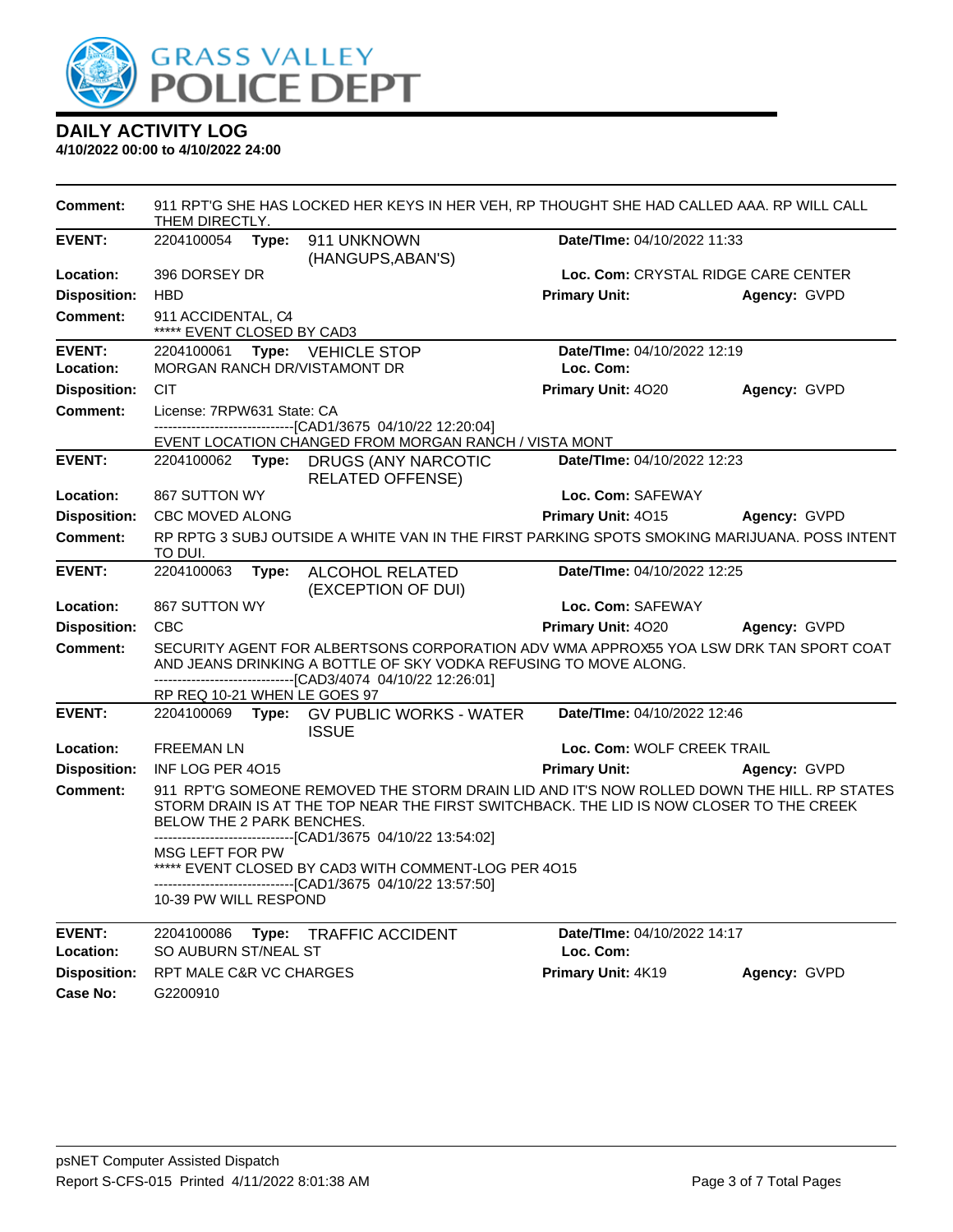

| <b>Comment:</b>     | RP REC'D A CALL THAT HIS DAUGHTER WAS INVOLVED IN A TC AND IS LOCATED IN THE PUBLIC PARKING<br>LOT ACROSS FROM SAFEWAY. RP STATES PER HIS DAUGHTER THE OTHER HALF DOESN'T HAVE<br>INSURANCE.                                                  |                                 |                     |  |  |
|---------------------|-----------------------------------------------------------------------------------------------------------------------------------------------------------------------------------------------------------------------------------------------|---------------------------------|---------------------|--|--|
|                     | -------------------------------[CAD1/3675 04/10/22 14:17:54]<br>1989 JEEP CHEROKEE WHI                                                                                                                                                        |                                 |                     |  |  |
|                     | DODGE CARAVAN WHI                                                                                                                                                                                                                             |                                 |                     |  |  |
|                     | ------------------------------[CAD1/3675 04/10/22 14:18:34]                                                                                                                                                                                   |                                 |                     |  |  |
|                     | RP JUST ARRIVED ON SCENE<br>-------------------------------[CAD3/4074 04/10/22 14:20:56]                                                                                                                                                      |                                 |                     |  |  |
|                     | <b>VOICED</b>                                                                                                                                                                                                                                 |                                 |                     |  |  |
|                     | --------------------------------[CAD3/4074 04/10/22 14:30:58]<br>ISSUED CASE# G2200910 FOR AGENCY GVPD by UNIT 4K19                                                                                                                           |                                 |                     |  |  |
| <b>EVENT:</b>       | 2204100091    Type: 911    UNKNOWN                                                                                                                                                                                                            | Date/TIme: 04/10/2022 14:45     |                     |  |  |
|                     | (HANGUPS, ABAN'S)                                                                                                                                                                                                                             |                                 |                     |  |  |
| Location:           | 2033 NEVADA CITY HY                                                                                                                                                                                                                           | Loc. Com: DOLLAR GENERAL        |                     |  |  |
| <b>Disposition:</b> | <b>GOA</b>                                                                                                                                                                                                                                    | <b>Primary Unit: 4020</b>       | <b>Agency: GVPD</b> |  |  |
| <b>Comment:</b>     | 911 ABANDONED<br>-------------------------------[CAD1/3675 04/10/22 14:46:19]                                                                                                                                                                 |                                 |                     |  |  |
|                     | ON CALL BACK THERE WAS A CUSTOMER WHO CAME IN AND WAS REQ'G A POLICE OFFICER BUT WOULDN'T<br>TELL THEM WHY. RP STATED HE WAS RAMBLING ABOUT BEING HIT BY A VEH LAST NIGHT AND WENT OUT<br>INTO THE PARKING LOT.                               |                                 |                     |  |  |
|                     | ------------------------------[CAD1/3675 04/10/22 14:46:39]<br>WMA 6' BEARD RED BANDANA AROUND NECK WEARING A HAT AND HAS A BIKE W/ HIM.                                                                                                      |                                 |                     |  |  |
| <b>EVENT:</b>       | 2204100098 Type: TRESPASS                                                                                                                                                                                                                     | Date/TIme: 04/10/2022 15:21     |                     |  |  |
| Location:           | 290 SIERRA COLLEGE DR<br>Loc. Com: BRIAR PATCH                                                                                                                                                                                                |                                 |                     |  |  |
| <b>Disposition:</b> | <b>CBC</b>                                                                                                                                                                                                                                    | Primary Unit: 4020 Agency: GVPD |                     |  |  |
| Comment:            | RP RPT'G THERE IS A SUBJ ON THE PATIO COLLECTING SIGNATURES AND HAS BEEN TOLD TO LEAVE AND II<br><b>REFUSING.</b>                                                                                                                             |                                 |                     |  |  |
|                     | WMA BB CAP / LIGHT GRY GAP HOODY / BLU JEANS                                                                                                                                                                                                  |                                 |                     |  |  |
|                     | -------------------------------[4O20/MDT 04/10/22 15:36]<br>CONT MADE W/SUBJ. VOL COMPLIANCE AND WAS REFERRED TO BUSINESS"S POLICY BY EMPLOYEES.<br>SUBJ MOVING ALONG, CBC.                                                                   |                                 |                     |  |  |
| <b>EVENT:</b>       | 2204100100 Type: VANDALISM                                                                                                                                                                                                                    | Date/TIme: 04/10/2022 15:46     |                     |  |  |
| Location:           | 230 EA EMPIRE ST                                                                                                                                                                                                                              | Loc. Com:                       |                     |  |  |
| <b>Disposition:</b> | HBD LOG ENTRY ONLY AT THIS TIME                                                                                                                                                                                                               | <b>Primary Unit:</b>            | Agency: GVPD        |  |  |
| <b>Comment:</b>     | RP RPT'G A PRIDE FLAG SHE HAS IN HER YARD WAS CUT. RP REQ'G A LOG ENTRY.<br>***** EVENT CLOSED BY CAD1 WITH COMMENT-LOG ENTRY ONLY AT THIS TIME                                                                                               |                                 |                     |  |  |
| <b>EVENT:</b>       | 2204100101 Type: TRAFFIC ACCIDENT                                                                                                                                                                                                             | Date/TIme: 04/10/2022 15:48     |                     |  |  |
| Location:           | 11954 NEVADA CITY HY<br>Loc. Com: MCDONALDS 530 273 2518                                                                                                                                                                                      |                                 |                     |  |  |
| <b>Disposition:</b> | CBC PARTIES EXCHANGED INFO PRIOR TO<br>ARRIVAL                                                                                                                                                                                                | Primary Unit: 4020 Agency: GVPD |                     |  |  |
| Comment:            | 911 RPT'G SOMEONE JUST SIDE SWIPED HIM AND TOOK OFF. VEH'S NOW IN THE PARKING LOT THE<br>SAVEMART PARKING LOT. SUSP VEH7B47426 BLK, SUBJ PULLED INTO THE PARKING LOT.<br>------------------------------[MERGED CAD3/4074 04/10/2022 15:52:24] |                                 |                     |  |  |
|                     | MERGED 2204100102 TYPE: TA<br>LOCATION: BRUNSWICK RD/NEVADA CITY HY<br>RP: NAME: LYDIA YOUNG<br>PHONE: 5218074 (916)                                                                                                                          |                                 |                     |  |  |
|                     | COMMENTS: 911 CALLER UNINVOLVED RPTG 20002 SU VEH WAS A BLK PICKUP THAT PULLED INTO<br>SAVEMART. UNK WHERE VI VEH WENT. SMALL SIL VEH                                                                                                         |                                 |                     |  |  |
| <b>EVENT:</b>       | 2204100102 Type: TRAFFIC ACCIDENT                                                                                                                                                                                                             | Date/TIme: 04/10/2022 15:48     |                     |  |  |
| Location:           | BRUNSWICK RD/NEVADA CITY HY                                                                                                                                                                                                                   | Loc. Com:                       |                     |  |  |
| <b>Disposition:</b> | MERGED 2204100101                                                                                                                                                                                                                             | <b>Primary Unit:</b>            | Agency: GVPD        |  |  |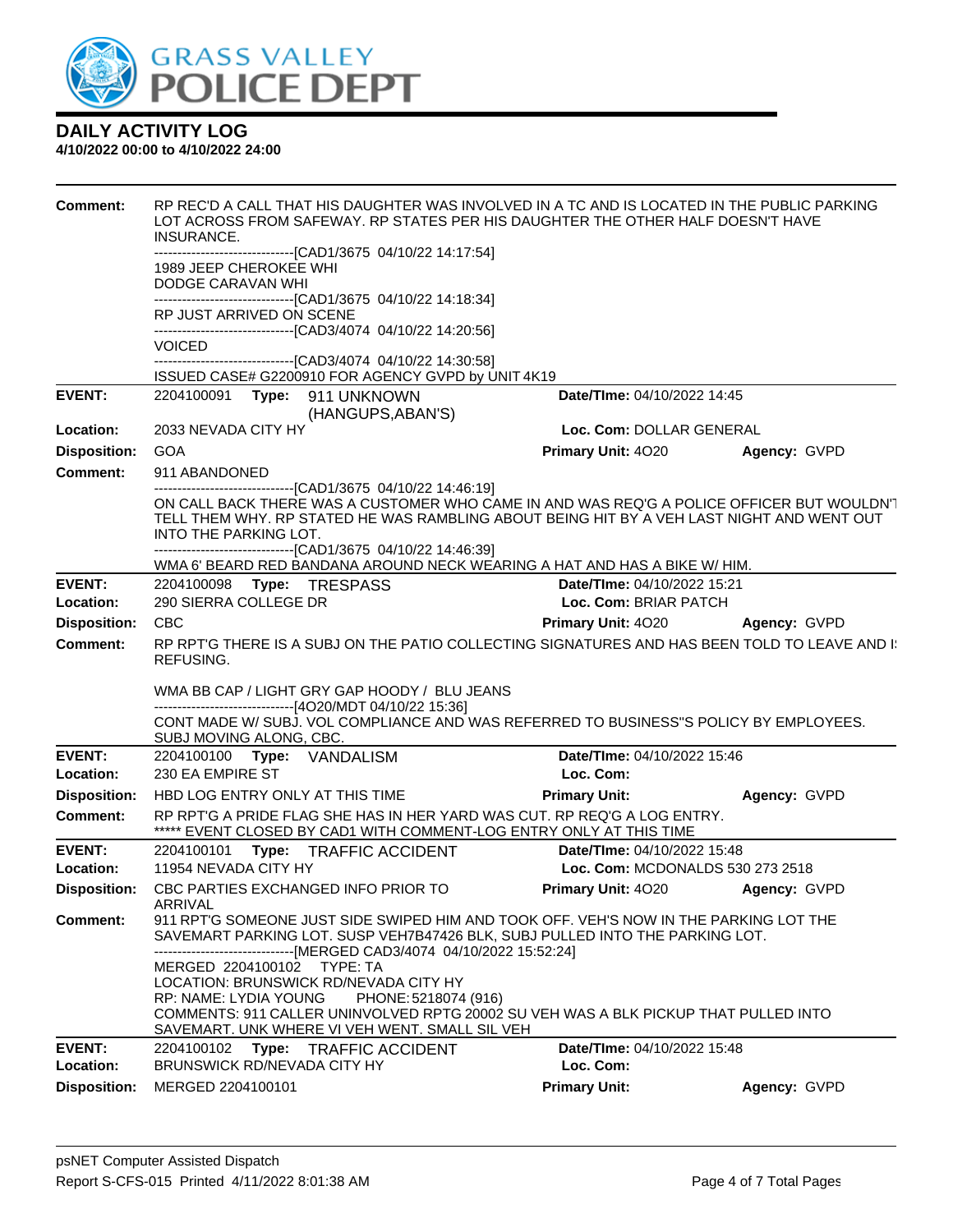

**4/10/2022 00:00 to 4/10/2022 24:00**

**Comment:** 911 CALLER UNINVOLVED RPTG 20002 SU VEH WAS A BLK PICKUP THAT PULLED INTO SAVEMART. UNK WHERE VI VEH WENT. SMALL SIL VEH \*\*\*\*\* EVENT CLOSED BY CAD3 WITH COMMENT-2204100101 **EVENT:** 2204100106 **Type:** RESTRAINING ORDERS (TRO, OAH, CUSTODY, C **Date/TIme:** 04/10/2022 16:06 **Location:** 543 BUTLER ST **Loc. Com: Disposition:** RPT **Primary Unit:** 4K19 **Agency:** GVPD **Case No:** G2200911 **Comment:** RP REQ'G 10-21 REF VIOLATION OF COURT ORDER. ------------------------------[CAD3/4074 04/10/22 17:45:14] ISSUED CASE# G2200911 FOR AGENCY GVPD by UNIT 4K19 **EVENT:** 2204100114 **Type:** FOLLOWUP **Date/TIme:** 04/10/2022 16:51 **Location:** 12930 RIDGE RD **Loc. Com: Disposition:** CBC **Primary Unit:** 4O15 **Agency:** GVPD **Comment:** RP CALLED BACK REQ'G A 10-21 REF 2204030149 **EVENT:** 2204100123 **Type:** SUSPICIOUS CIRCUMSTANCE (VEHICLE, PERSON **Date/TIme:** 04/10/2022 18:08 **Location:** 175 SPRINGHILL DR **Loc. Com:** OLD BARN STORAGE **Disposition:** CBC **Primary Unit:** 4O20 **Agency:** GVPD Comment: 911 RPT'G THEY ARRIVED AND SOMEONE TOLD THEM THERE IS A MALE IN UNIT134 AND HAS BEEN FOR 2 DAYS. RP STATES THEY AREN'T ABLE TO MAKE ACCESS INSIDE THE UNIT. THE ROLL UP DOOR IS OPEN, RP CAN SEE THE SUBJ ON A STORAGE SHELF. THERE IS A VAN OUTSIDE W/ THE DOORS OPEN THAT IS ASSOCIATED WITH THAT MALE SUBJ. ------------------------------[CAD1/3675 04/10/22 18:09:27] RP STATES THERE WILL BE A MALE SUBJ ON SITE OUTSIDE THE GATE TO LET OFFICERS IN. ------------------------------[CAD1/3675 04/10/22 18:09:39] RP IS CURRENTLY DOWN THE ROAD FROM THE FACILITY ------------------------------[CAD1/3675 04/10/22 18:10:26] RP WILL BE IN WHI CHEVY P/U AGAIN DOWN THE STREET FROM THE STORAGE FACILITY. **EVENT:** 2204100129 **Type:** SUSPICIOUS CIRCUMSTANCE (VEHICLE, PERSON **Date/TIme:** 04/10/2022 18:59 **Location:** LA BARR MEADOWS RD/EA MCKNIGHT WY **Loc. Com: Disposition:** UTL **Primary Unit:** 4O22 **Agency:** GVPD **Comment:** 911 REPORTING WMA BRO GOATEE LONG HAIR WITH A BICYCLE NEXT TO HIM, APPEARED 11550, AND SEEMED TO BE LOOKING INTO AN UNK SUV. RP IS CONCERNED HE IS POSSIBLY STEALING SOMETHING. WAS SEEN 5 AGO. PER RP, SUV WAS 200 YRDS PAST CHEVRON TWD ALTA SIERRA **EVENT:** 2204100131 **Type:** SUSPICIOUS CIRCUMSTANCE (VEHICLE, PERSON **Date/TIme:** 04/10/2022 19:00 **Location:** 884 FOREST GLADE CR **Loc. Com: Disposition:** CBC **Primary Unit:** 4D10 **Agency:** GVPD **Comment:** RP REPORITNG HMA WAS ON THE PROPERTY OF THE VACANT HOME, STATED HE WAS THERE TO EXAMINE MAINTENANCE FOR THE YARD. NO VEH ASSOCAITED. RP CONTACTED OWNER OF THE PROPERTY AND HE STATED NO ONE WAS SUPPOSED TO BE THERE. OCCURED1700. RP REQ 10-21, IS CONCERNED BECAUSE SHE LIVES ALONE. ------------------------------[4D10/MDT 04/10/22 19:19] CONTACT MADE WITH RP. SHE ADVISED THAT SHE THE SUBJECT SAID HE WAS THERE TO GET AN ESTIMATE FOR YARDWORK. SHE SAID HE LEFT BUT SHE WILL CALL BACK IF ANYONE GOES OVER THERE. CBC. **EVENT:** 2204100135 **Type:** FOLLOWUP **Date/TIme:** 04/10/2022 19:24 **Location:** 1963 NEVADA CITY HIGHWAY **Loc. Com: Disposition: Primary Unit:** 4O22 **Agency:** GVPD **Comment:** G2200906 **EVENT:** 2204100137 **Type:** WELFARE CHECK **Date/TIme:** 04/10/2022 19:36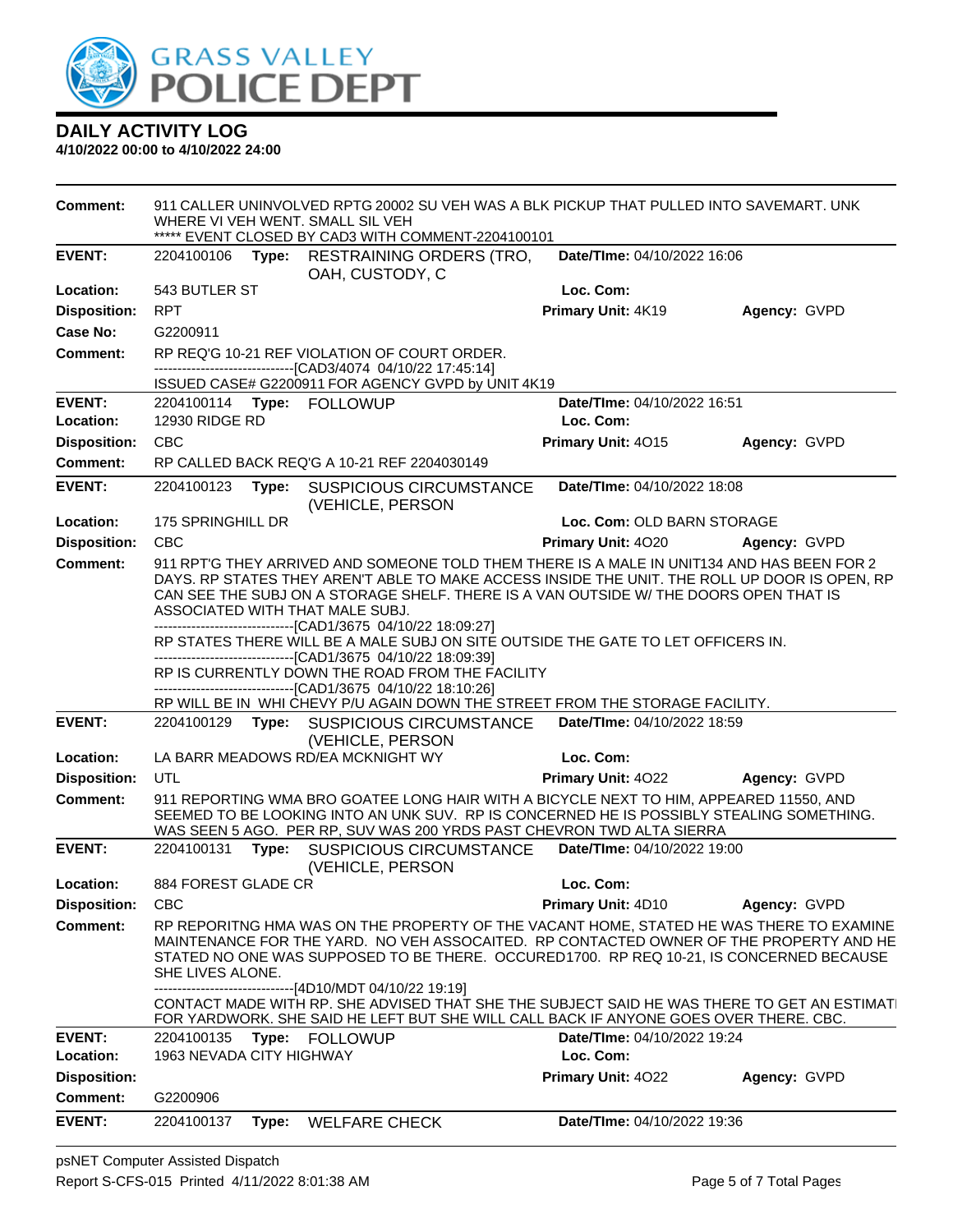

| Location:                  | 310 S AUBURN ST # 1                                                                                                                                                          | Loc. Com: AUBURN GARDEN APARTMENTS       |              |
|----------------------------|------------------------------------------------------------------------------------------------------------------------------------------------------------------------------|------------------------------------------|--------------|
| <b>Disposition:</b>        | <b>CBC</b>                                                                                                                                                                   | <b>Primary Unit: 4022</b>                | Agency: GVPD |
| <b>Comment:</b>            | RP REQ WEL CHECK FOR WIFE, MADE CONCERNING STATEMENTS TODAY, POSSIBLY SUICIDAL. NEG<br>WEAPONS.                                                                              |                                          |              |
| <b>EVENT:</b>              | Type: WELFARE CHECK<br>2204100138                                                                                                                                            | Date/TIme: 04/10/2022 19:48              |              |
| Location:                  | SO CHURCH ST/NEAL ST                                                                                                                                                         | Loc. Com: SO CHURCH ST PARKING LOT       |              |
| <b>Disposition:</b>        | CBC CODE 4                                                                                                                                                                   | <b>Primary Unit: 4K19</b>                | Agency: GVPD |
| <b>Comment:</b>            | RP RPTS A FEMALE, EYES CLOSED, NOT RESPONDING SITTING IN THE DRIVERS SEAT OF A BLUE TOY<br><b>HATCHBACK SUV.</b>                                                             |                                          |              |
| <b>EVENT:</b>              | 2204100144 Type:<br><b>VEHICLE STOP</b>                                                                                                                                      | Date/TIme: 04/10/2022 20:12              |              |
| Location:                  | <b>COLFAX AV/OPHIR ST</b>                                                                                                                                                    | Loc. Com:                                |              |
| <b>Disposition:</b>        | WA                                                                                                                                                                           | Primary Unit: 4022                       | Agency: GVPD |
| <b>Comment:</b>            | License: 6TZW491                                                                                                                                                             |                                          |              |
|                            | -------------------------------[CAD1/4085 04/10/22 20:12:44]<br>EVENT LOCATION CHANGED FROM COLFAX/OAK                                                                       |                                          |              |
| <b>EVENT:</b>              |                                                                                                                                                                              | Date/TIme: 04/10/2022 20:47              |              |
| Location:                  | 109 SPREE AV                                                                                                                                                                 | Loc. Com:                                |              |
| <b>Disposition:</b>        | CBC                                                                                                                                                                          | Primary Unit: 4022                       | Agency: GVPD |
| <b>Comment:</b>            | ------------------------------[CAD1/4085 04/10/22 20:48:11]                                                                                                                  |                                          |              |
|                            | EVENT LOCATION CHANGED FROM 109 SPREE                                                                                                                                        |                                          |              |
| <b>EVENT:</b>              | 2204100150<br>Type: DISTURBANCE (NOISE,<br>MUSIC, VERBAL, BARKI                                                                                                              | Date/TIme: 04/10/2022 20:52              |              |
| Location:                  | 942 FREEMAN LN                                                                                                                                                               | Loc. Com:                                |              |
| <b>Disposition:</b>        | CBC SUBJ PLACED ON HOLD                                                                                                                                                      | <b>Primary Unit: 4D10</b>                | Agency: GVPD |
| <b>Comment:</b>            | RP RPTS MALE TRYING TO GET INTO RP'S HOME. NO DESCP BECAUSE IT'S DARK OUTSIDE, MALE POSSIBLY                                                                                 |                                          |              |
|                            | 60-70 YRS OLD, HBD, UNKN IF STILL ON THE PROPERTY.<br>-------------------------------[CAD4/4132 04/10/22 20:52:36]                                                           |                                          |              |
|                            | RP DOES NOT KNOW WHO THE MALE IS.                                                                                                                                            |                                          |              |
|                            | -------------------------------[CAD1/4085_04/10/22 20:53:11]                                                                                                                 |                                          |              |
|                            | 404 ADVISED                                                                                                                                                                  |                                          |              |
| <b>EVENT:</b><br>Location: | 2204100155 Type: TRESPASS<br>1453 EA MAIN ST                                                                                                                                 | Date/TIme: 04/10/2022 21:18<br>Loc. Com: |              |
|                            |                                                                                                                                                                              |                                          |              |
| <b>Disposition:</b>        | CBC 1021 CTC MADE, NO ASSISTANCE REQ                                                                                                                                         | <b>Primary Unit: 404</b>                 | Agency: GVPD |
| <b>Comment:</b>            | 911 CALLER REPORTS HER EX-BOYFRIEND WAS JUST THERE AND BURNED OUT IN THE DRIVEWAY IN A BLK<br>DODGE PK, POSS ENRT TO MORGAN RANCH. NEG RESTRAINING ORDERS. NEG RESPONSE REQ. |                                          |              |
| <b>EVENT:</b>              | 2204100156<br>Type: VEHICLE STOP                                                                                                                                             | Date/TIme: 04/10/2022 21:19              |              |
| <b>Location:</b>           | WE EMPIRE ST/WHITING ST                                                                                                                                                      | Loc. Com:                                |              |
| <b>Disposition: WA</b>     |                                                                                                                                                                              | Primary Unit: 4K19                       | Agency: GVPD |
| Comment:                   | License: 5DJD916                                                                                                                                                             |                                          |              |
|                            | -------------------------------[CAD1/4085 04/10/22 21:19:31]<br>EVENT LOCATION CHANGED FROM W EMPIRE/WHITING                                                                 |                                          |              |
| <b>EVENT:</b>              | Type: VEHICLE STOP<br>2204100165                                                                                                                                             | Date/TIme: 04/10/2022 22:55              |              |
| Location:                  | <b>BRUNSWICK RD/SUTTON WY</b>                                                                                                                                                | Loc. Com:                                |              |
| <b>Disposition:</b>        | ARA                                                                                                                                                                          | Primary Unit: 4D10                       | Agency: GVPD |
| <b>Case No:</b>            | G2200913                                                                                                                                                                     |                                          |              |